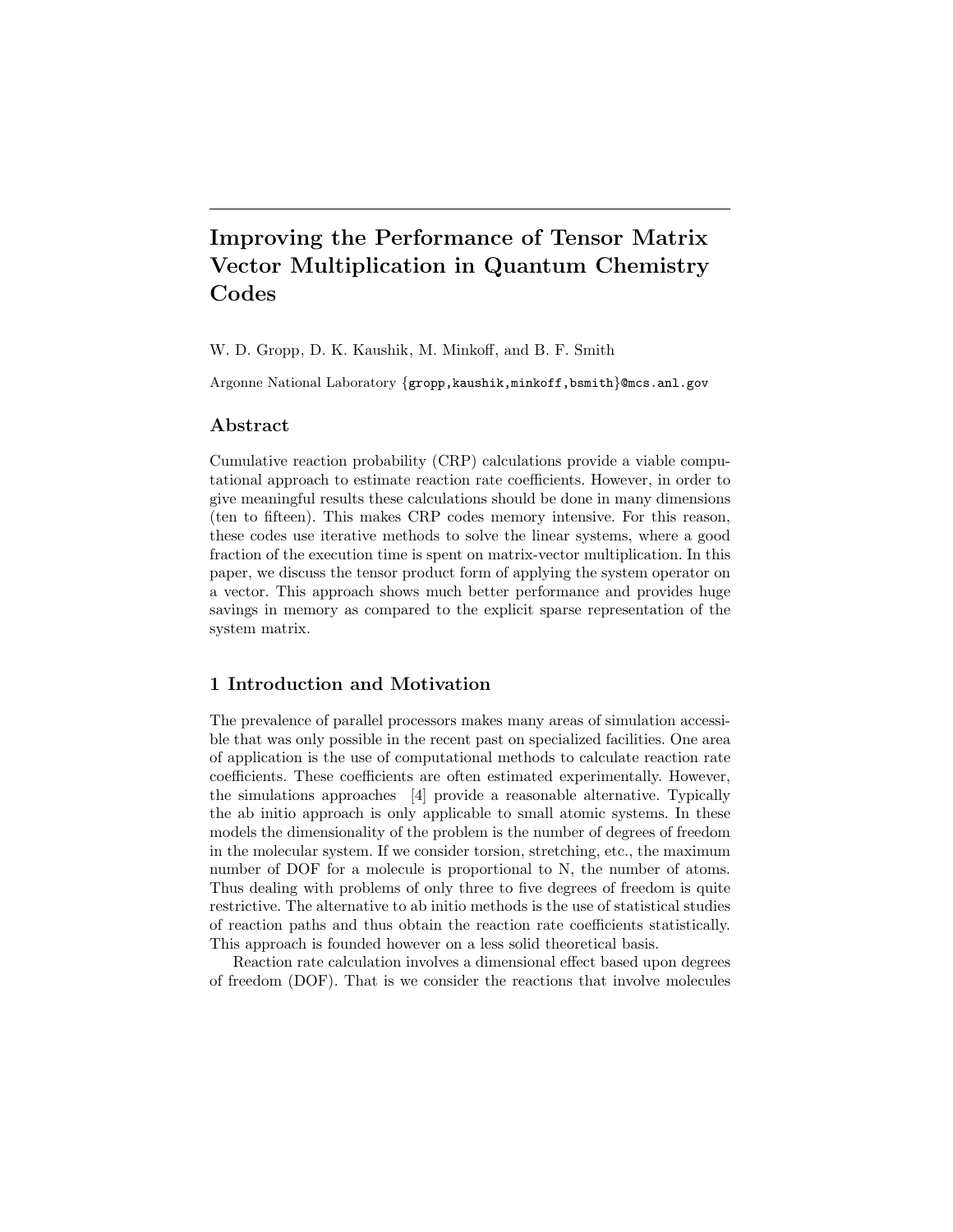

Fig. 1. Sample parallel performance of the CRP code on up to 128 processor of IBM SP3 at NERSC.

having various independent coordinates. For a simple two atom molecule in which we only consider one dimension and a variable representing the distance between the two atoms, we would have one DOF. However, if we add the angle between the atoms in two dimensional space and also add the torsion effect we would have three DOF. We are interested in problems of up to ten or more DOF. This leads to large-scale problems in which parallel computation is a central aspect of the algorithmic approach. For such problems the Greens function solutions (see Section 2) cannot be done by direct linear solvers. A standard approach even applied to lower DOF is to use iterative methods such as GMRES for solving the linear systems. The solution of these linear systems is the fundamental computational cost in the method as we and others have observed. In some of our computational experiments (see Figure 1) we have obtained an accurate eigenvalue in only two to three iterations, however we require from five hundred to a thousand GMRES iterations for each of the Greens function solves. Thus the principal focus of this paper is the effective solution of the matrix-vector multiply.

Normally the matrix vector multiplication is done by first building up the large sparse matrix from the tensor products of one dimensional operators with the identity matrix. The sparse matrix vector product is well known to give poor performance since it is memory bandwidth limited computation with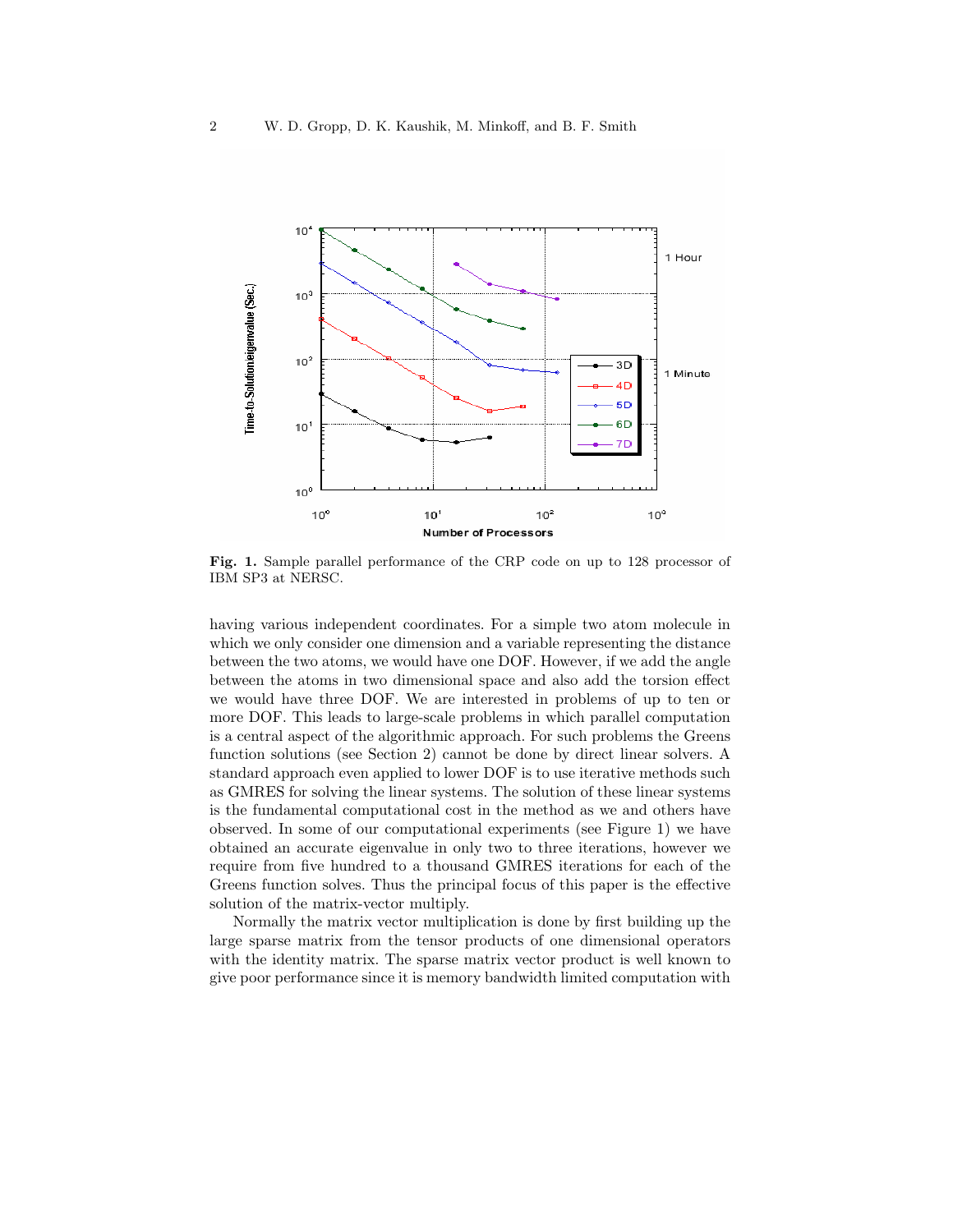poor data reuse [3, 7]. Since this kernel is responsible for a large fraction (over 80 %) of overall execution time, addressing its performance issues is crucial to obtain a reasonable percentage of machine peak. In this paper, we suggest an alternative approach (in Section 4) that transforms the memory bandwidth limited sparse matrix vector products to matrix-matrix multiplications with high level of data locality. This approach holds the potential to improve the performance of the overall code by a large factor.

The rest of the paper is organized as follows. We discuss the background of the CRP approach in Section 2.1. Next we analyze the performance characteristics of the sparse matrix vector multiplication approach in Section 3. We present the details of the tensor matrix vector multiplication approach in Section 4. Then we compare the performance of these two choices for matrix vector multiplication on Intel Madison processor in Section 5.

# 2 Background of the CRP Approach

The Cumulative Reaction Probability function is:

$$
k(T) = [2\pi\hbar Q_r(T)]^{-1} \int_{-\infty}^{\infty} dE e^{-E/kT} N(E)
$$
 (1)

where  $Q_r$  is the reactant partition function. The rate constant is given as

$$
k(E) = [2\pi \hbar \rho_r(E)]^{-1} N(E)
$$
 (2)

Therefore the CRP is key in calculating the rate constant. In fact,  $N(E)$ can be expressed in terms of the trace of the reaction probability operator,  $\hat{P}$ 

$$
N(E) = tr[\hat{P}(E)] \equiv \sum k p_k(E)
$$
\n(3)

and

$$
\hat{P}(E) = 4\hat{\epsilon}_r^{1/2} \hat{G}(E) \hat{\epsilon}_p \hat{G}(E) \hat{\epsilon}_r^{1/2}
$$
\n(4)

The Green's function is

$$
\hat{G}(E) = (E + i\hat{\epsilon} - \hat{H})^{-1}
$$
\n(5)

 $\hat{H}$  is the Hamiltonian and  $\hat{\epsilon} = \hat{\epsilon}_r + \hat{\epsilon}_p$  where  $\hat{\epsilon}$  is a given absorbing potential, and  $\hat{\epsilon}_r$  and  $\hat{\epsilon}_p$  are, respectively are the part of  $\hat{\epsilon}$  in the reactant and product regions.

In summary, we seek to obtain the major components of the trace of  $\hat{P}(E)$ . Thus we seek the largest few eigenvalues of this operator. This can be accomplished by means of a Lanczos iteration of (4). For each Lanczos iteration we require the solution of two linear systems (5):

$$
(E + i\hat{\epsilon} - \hat{H})\mathbf{y} = \mathbf{x} \tag{6}
$$

and its adjoint when x is known. The matrix on the left hand side of Equation 6 is obtained from one dimensional operators as described next.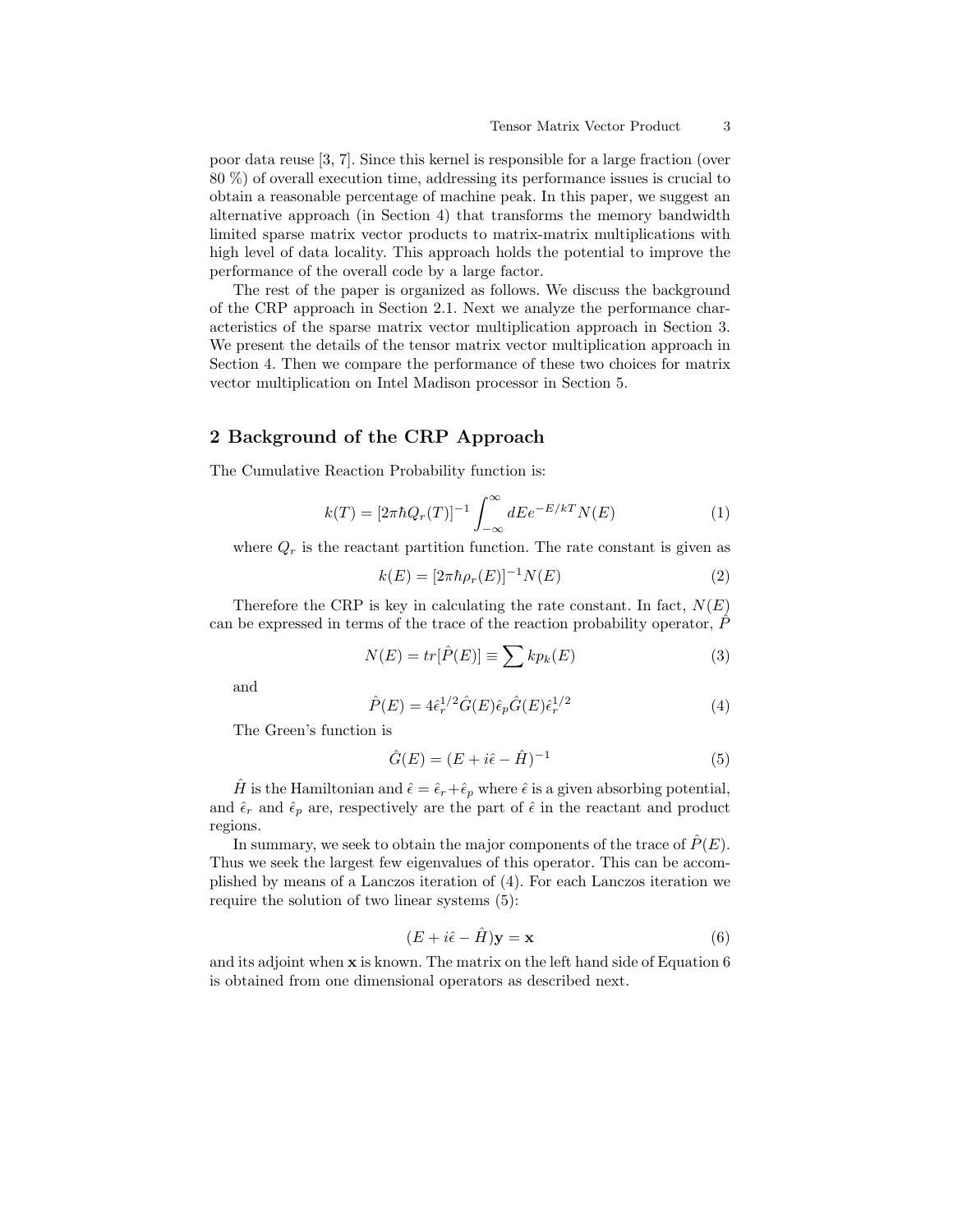4 W. D. Gropp, D. K. Kaushik, M. Minkoff, and B. F. Smith

#### 2.1 Matrix Vector Multiplication in CRP

For simplicity, let us consider a three dimensional system with  $n$  mesh points in each dimension. Then, we need to multiply matrix A  $(n^3 \times n^3)$  with a vector **v** of size  $n^3$ .

$$
\mathbf{w} = A\mathbf{v} \tag{7}
$$

with **w** being the output vectors of size  $n^3$ . The system matrix A is sparse with the following components:

$$
A = B_z \otimes I \otimes I + I \otimes B_y \otimes I + I \otimes I \otimes B_x \tag{8}
$$

Where, ⊗ denotes the tensor (Kronecker) product of one dimensional operators  $(B_x, B_y, B_z)$  with the identity matrix(*I*). The operators  $B_x, B_y$ , and  $B_z$ are dense matrices of size  $n \times n$ .

For d dimensions, we will have d terms in Equation 8 involving d tensor products of dense matrices of size  $n \times n$  with the identity matrices of order n. As stated earlier, doing the matrix vector multiplication (Equation 7) is a key operation in the CRP algorithm. Next we discuss the sparse representation of matrix A.

# 3 Sparse Matrix Vector Product

The sparse matrix-vector product is an important part of many iterative solvers used in scientific computing. While a detailed performance modeling of this operation can be complex, particularly when data reference patterns are included [6, 7, 8], a simplified analysis can still yield upper bounds on the achievable performance of this operation. To illustrate the effect of memory system performance, we consider a generalized sparse matrix-vector multiply that multiplies a matrix by  $N$  vectors. This code, along with operation counts, is shown in Figure 2.

#### 3.1 Estimating the Memory Bandwidth Bound

To estimate the memory bandwidth required by this code, we make some simplifying assumptions. We assume that there are no conflict misses, meaning that each matrix and vector element is loaded into cache only once. We also assume that the processor never waits on a memory reference, that is, any number of loads and stores can be issued in a single cycle.

For the algorithm presented in Figure 2, the matrix is stored in compressed row storage format (similar to PETSc's AIJ format [1]). For each iteration of the inner loop in Figure 2, we transfer one integer (ja array) and  $N+1$  doubles (one matrix element and  $N$  vector elements), and we do  $N$  floating-point multiply-add (fmadd) operations or  $2N$  flops. Finally, we store the N output vector elements. If we just consider the inner loop and further assume that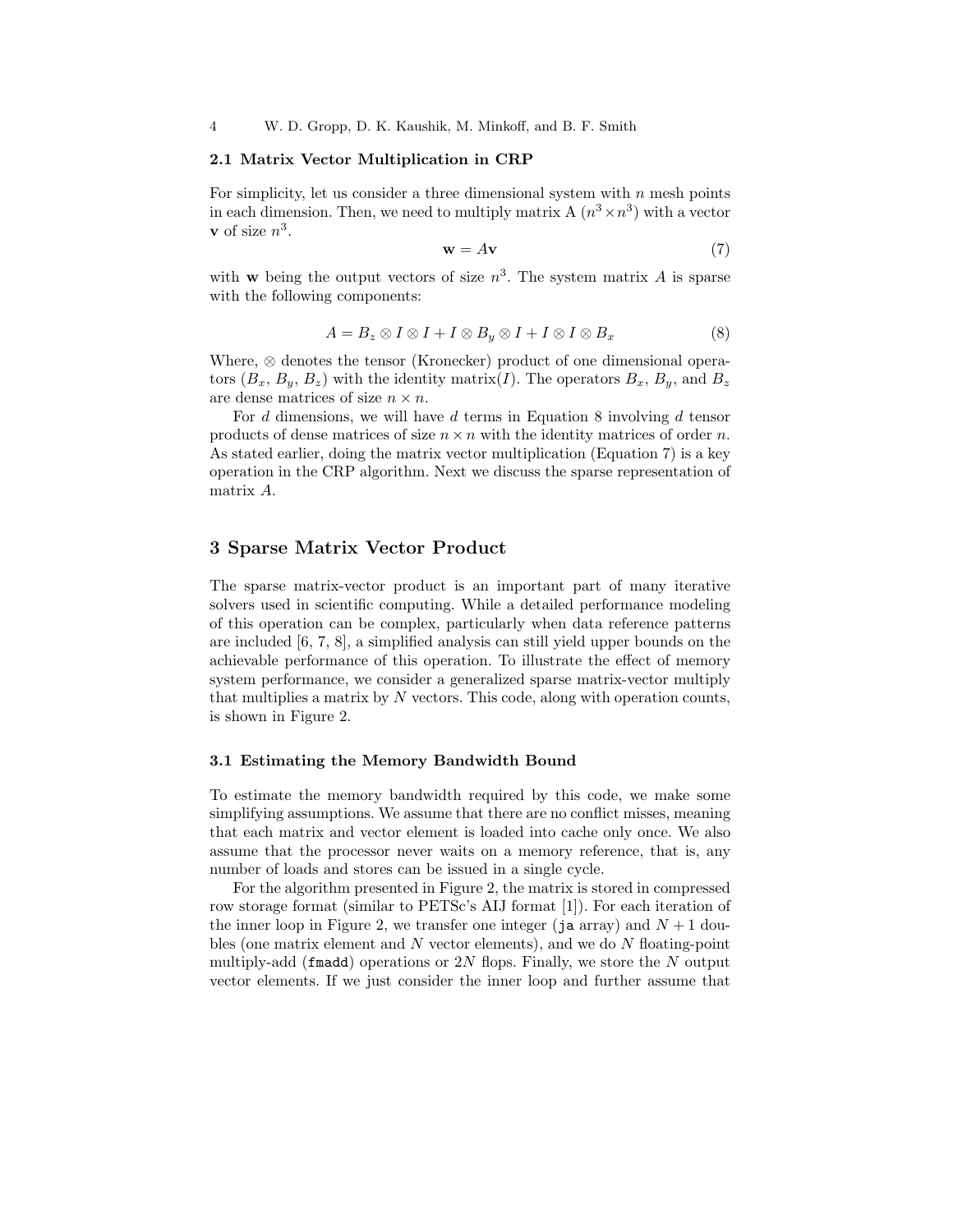```
for (i = 0, i < m; i++) {
 jrow = ia(i+1) // 1 Of, AT, Ld
 ncol = ia(i+1) - ia(i) // 1 Iop
 Initialize, sum1, ..., sumN // N Ld
 for (j = 0; j < ncol; j++) { // 1 Ld
  fetch ja(jrow), a(jrow),
       x1(ja(jrow)), ..., xN(ja(jrow)) // 1 Of, N+2 AT, N+2 Ld
  do N fmadd (floating multiply add) // 2N Fop
  jrow++
 } // 1 Iop, 1 Br
 Store sum1, ..., sumN in
     y1(i), ..., yN(i) // 1 Of, N AT, N St
} // 1 Iop, 1 Br
```
Fig. 2. General form of sparse matrix-vector product algorithm: storage format is AIJ or compressed row storage; the matrix has  $m$  rows and nz non-zero elements and gets multiplied with N vectors; the comments at the end of each line show the assembly level instructions the current statement generates, where AT is address translation, Br is branch, Iop is integer operation, Fop is floating-point operation, Of is offset calculation, LD is load, and St is store.

vectors are in cache (and not loaded from memory), we load one double and one integer for 2N flops or 6 bytes/flop for one vector and 1.5 bytes/flop for four vectors (see [3] for more detailed treatment). The STREAM [5] benchmark bandwidth on Intel Madison processor is about 4,125 MB/s. This gives us the maximum achievable performance of 687 Mflops/s for one vector and 2,750 Mflops/s for four vectors while the corresponding observed numbers are 627 Mflops/s and 1,315 Mflops/s (out of the machine peak of 6 Gflops/s).

Following a similar procedure, we show the memory bandwidth bound, the actual performance and the peak performance for IBM Power 4, Intel Xeon, IBM BlueGene, and Intel Madison processors (assuming only one vector) in Figure 3. It is clear that the performance of sparse matrix vector multiplication is memory bandwidth limited and the peak processor performance is pretty much irrelevant for this computation. We next discuss the tensor product form of the system operator that does not suffer from this limitation.

# 4 Tensor Matrix Vector Product

The system matrix in the CRP code comes from the tensor products of one directional dense operators with the identity matrix. This allows us to do the matrix vector multiplication without ever forming the large sparse matrix. Though a cheap approximation to the system matrix is usually needed for preconditioning purpose, we assume that it can be obtained in some other suitable way.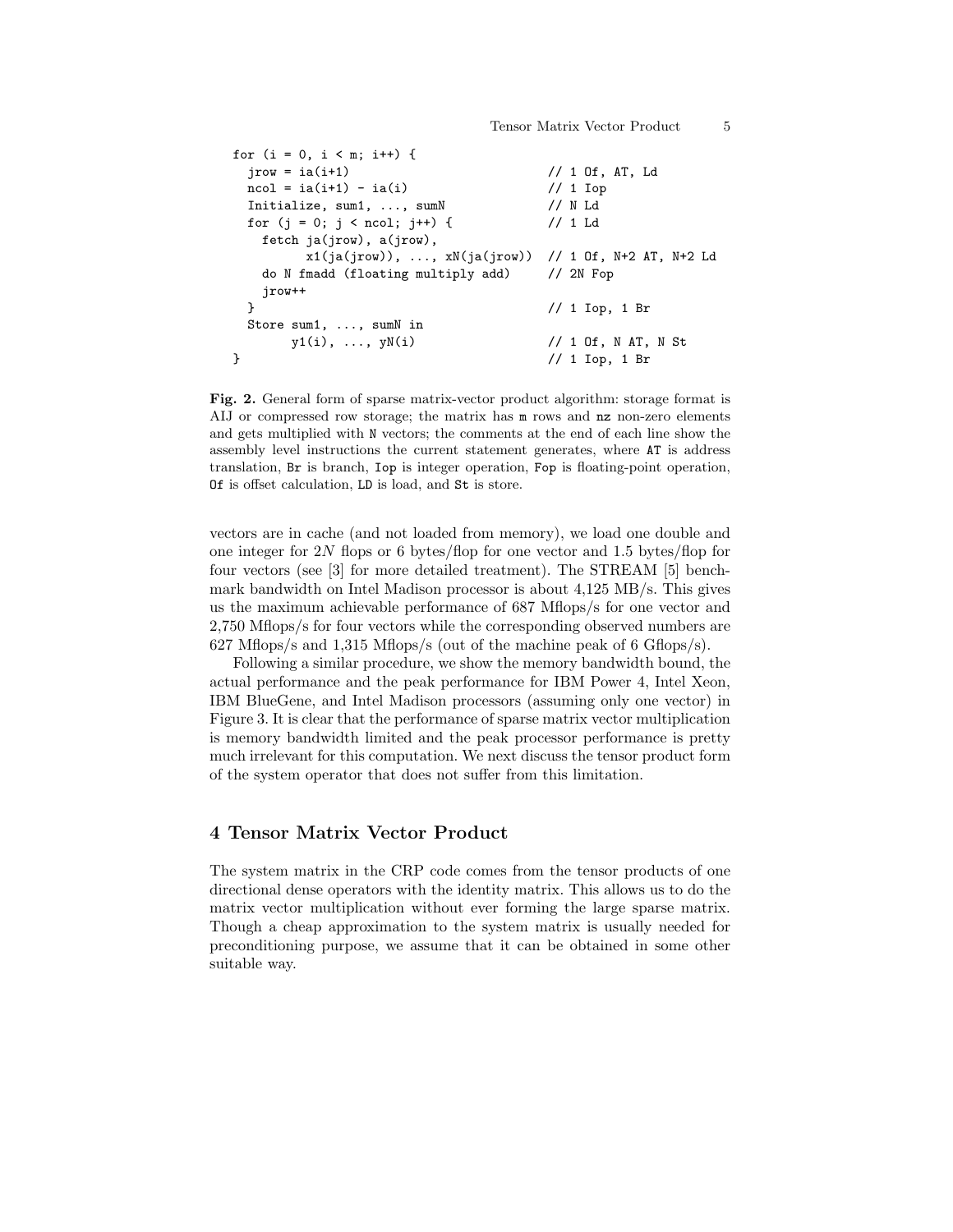

Fig. 3. Memory bandwidth bound for sparse matrix-vector product. Only one vector  $(N = 1)$  is considered here. The matrix size has  $m = 90,708$  rows and  $nz = 5,047,120$ nonzero entries. The processors are 1.3 GHz IBM Power 4, 2.4 GHz Intel Xeon, 700 MHz IBM BlueGene, and 1.5 GHz Intel Madison. The memory bandwidth values are measured using the STREAM benchmark.

We can combine the identity matrix tensor products in Equation 8 (and its higher dimensional counterparts). In general, the matrix vector product of Equation 7 will be the sum of the terms made from the three types of operations:  $(I \otimes B)\mathbf{v}$ ,  $(B \otimes I)\mathbf{v}$ , and  $(I \otimes B \otimes I)\mathbf{v}$ . We describe how to carry out each of these operations efficiently next. The three dimensional case is described in detail in [2]

#### Type A:  $(I \otimes B)v$

We need to evaluate

.

$$
(I_{p\times p}\otimes B_{m\times m})\mathbf{v}
$$

with  $\mathbf{v} = (v_1, v_2, ..., v_{pm})^T$ . We can view the vector **v** as a matrix (V) of size  $m \times p$  and then

$$
(I_{p\times p}\otimes B_{m\times m})\mathbf{v}=B_{m\times m}\times V_{m\times p}
$$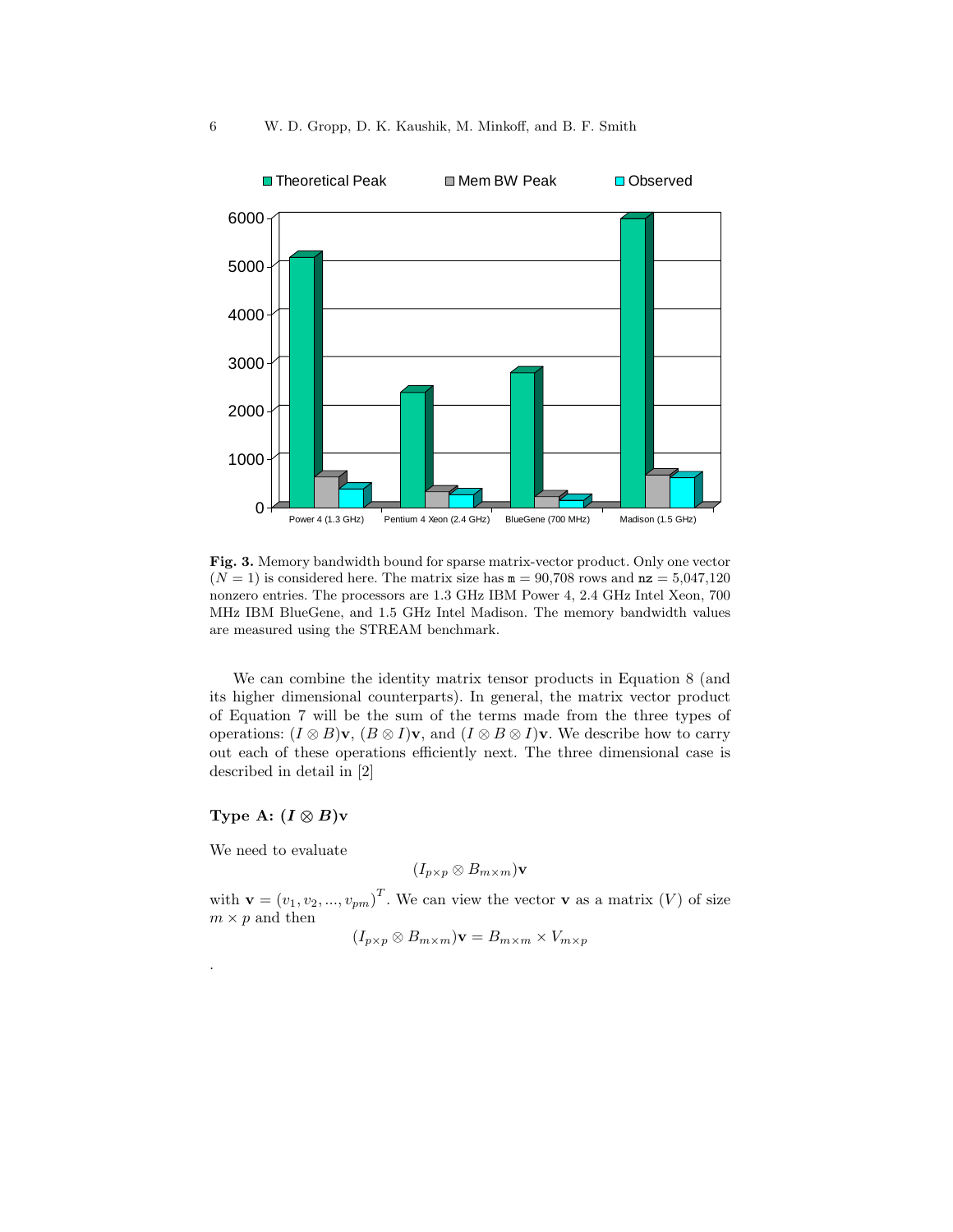It should be noted that the memory layout of the vectors v and w does not change in this operation. Since the matrix  $V$  is stored columnwise, its data access pattern in the above matrix-matrix multiplication is ideal (unit stride). As the number of dimensions increases, the order  $(p)$  of the identity matrix gets larger and larger. Therefore, the above algorithm multiplies a small square matrix  $(B)$  with a highly rectangular matrix  $(V)$  for large dimensions. We will see in Section 5 that many matrix-matrix multiplication implementations do not perform well under this situation.

# Type B:  $(B \otimes I)v$

Here we need to evaluate

$$
(B_{m\times m}\otimes I_{p\times p})\mathbf{v}
$$

We can view the vector **v** as a matrix  $(V)$  of size  $p \times m$  and then

$$
(B_{m \times m} \otimes I_{p \times p})\mathbf{v} = V_{p \times m} \times B^{T}{}_{m \times m}
$$

where  $B_{m\times m}$  is the transpose of  $B_{m\times m}$  ([2]). Again, the memory layout of the vector  $\bf{v}$  and  $\bf{w}$  does not change with this operation and this is also a matrix-matrix multiplication. The data access pattern for the matrix V is not unit stride here (with the normal triply nested loop implementation) and transposing this matrix may bring significant performance gains.

#### Type C:  $(I \otimes B \otimes I)$ v

Here we need to evaluate

$$
(I_{p\times p}\otimes B_{m\times m}\otimes I_{r\times r})\mathbf{v}
$$

with  $\mathbf{v} = (v_1, v_2, ..., v_{pmr})^T$ .

This can be evaluated by looping over Type B term algorithm  $p$  times [2]. Each iteration of this loop will evaluate the Type B term  $V_{r \times m} \times B^{T}{}_{m \times m}$ . Again this can be done without changing the memory layout of the vectors v and w.

#### 5 Results and Discussion

In the previous section, we saw that all terms of the generalized form (for d dimensions) of Equation 8 can be evaluated as dense matrix-matrix multiplication, which inherently has very high data reuse and usually performs at a large fraction of machine peak (if implemented properly). We present here some sample performance results on Intel Madison processor (1.5 GHz, 4 MB L2 cache, and 4GB memory). We discuss three implementations: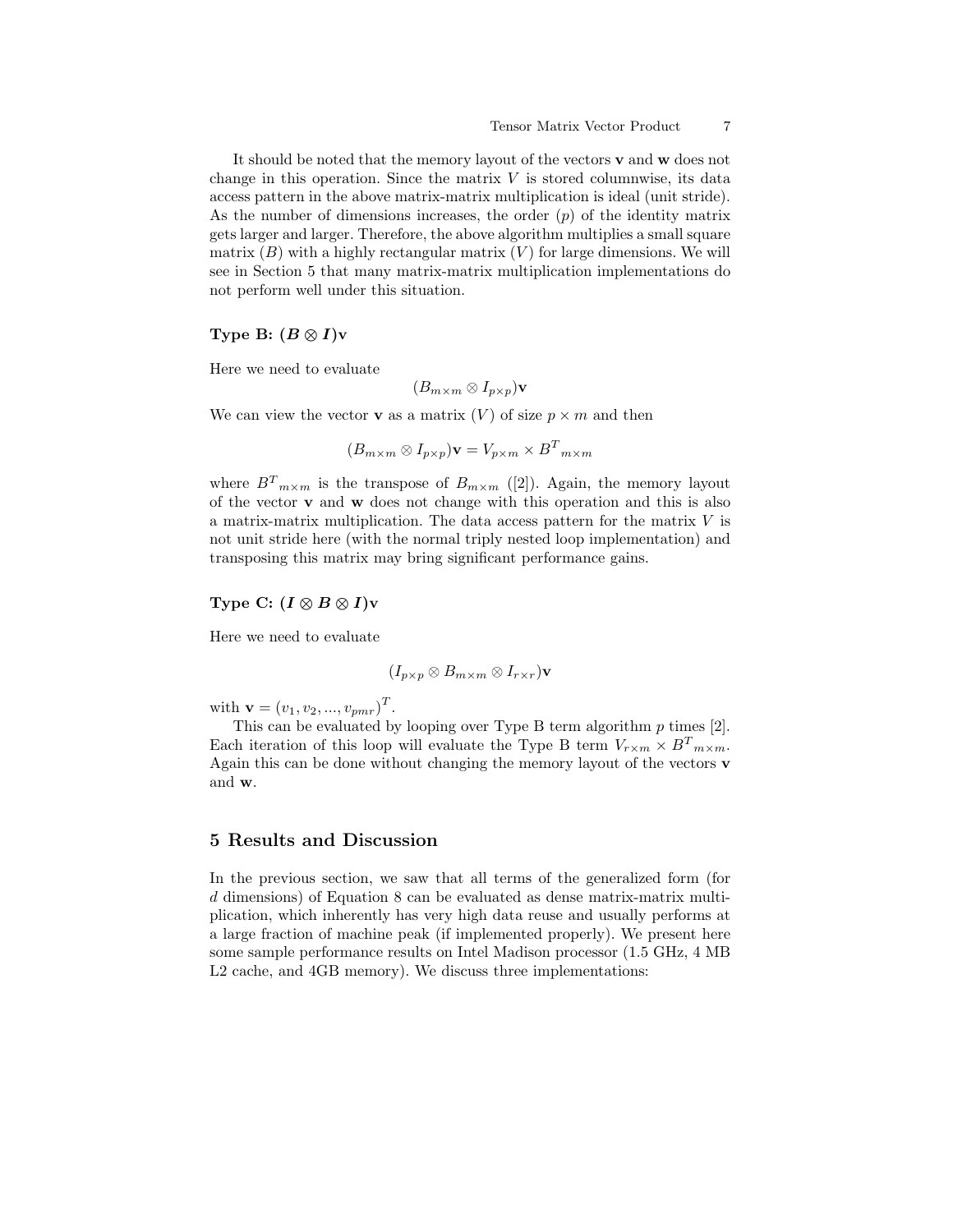

Fig. 4. Performance of the tensor matrix vector multiplication for three dimensions on Intel Madison (1.5 GHz) processor. The custom code is manually optimized code, MXM code is from [2] and DGEMM() routine is from Intel's MKL library. Note that the sparse matrix vector multiplication will only do at most about 687 Mflops/s based on the memory bandwidth bound on this processor.

- Custom code: this is the hand optimized code specifically written for evaluating the Type A, B, and C terms.
- **MXM** code: this is taken from Deville, et al. [2].
- DGEMM: this is from a vendor library (Intel MKL).

We show the performance advantage of the tensor matrix vector multiplication in three dimensions for  $n = 5$  to 100 in Figure 4. If we had done the matrix vector multiplication by explicitly building the sparse matrix, the performance would have been limited to about 687 Mflops/s (see the dotted line in Figure 4, which is based on the memory bandwidth bound) on this processor. All the three variants give good performance for reasonably large  $n \ (\geq 15).$ 

While vendors have invested considerable effort in optimizing the matrixmatrix multiplication, it is usually done for large and balanced matrix sizes. The CRP code involves matrix-matrix multiplications between small square matrices (typically  $7 \times 7$  to  $10 \times 10$ ) and highly rectangular matrices (arising from the matrix view of the input vector  $\bf{v}$ ). We show this situation in Figure 5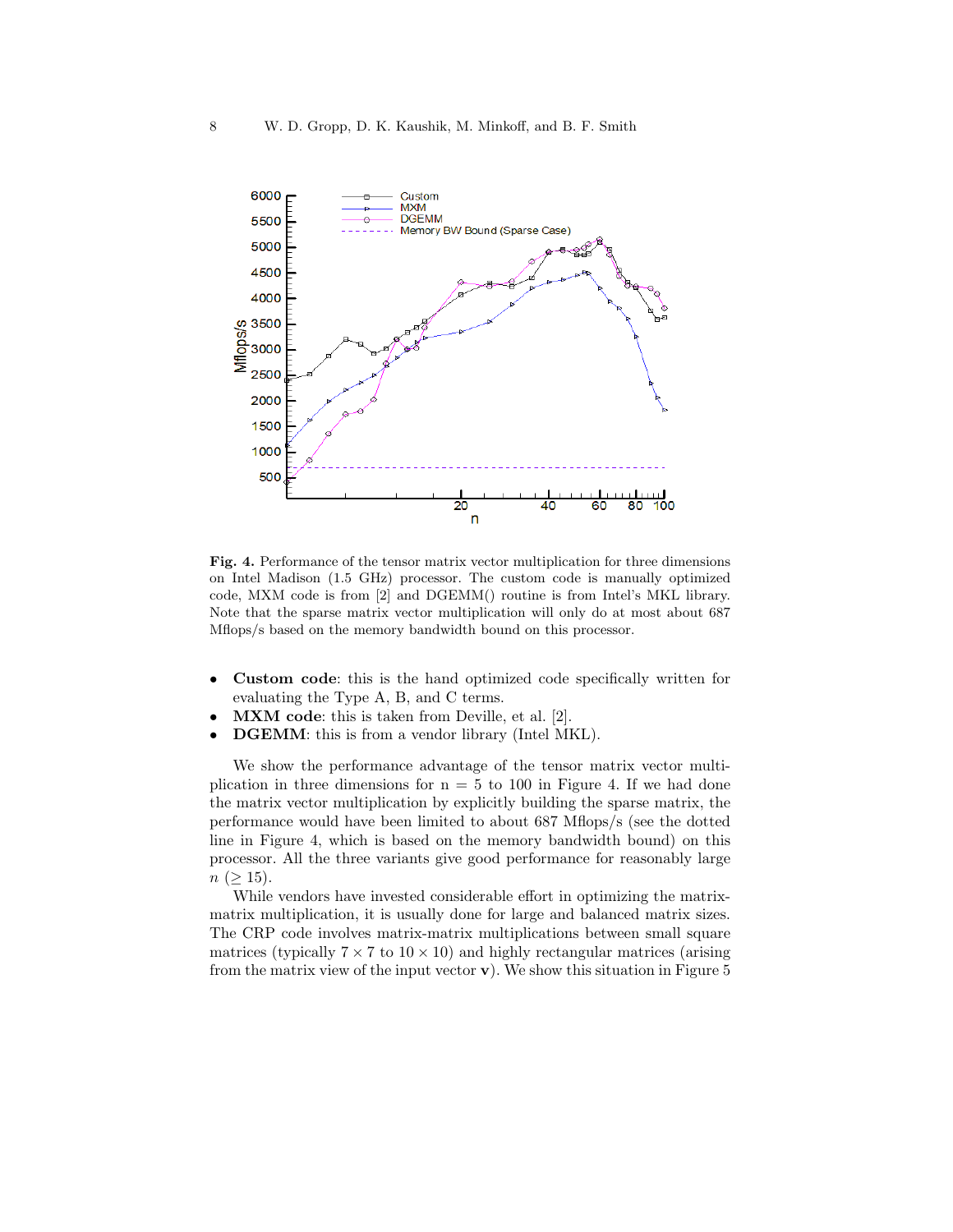

**Fig. 5.** Performance of the tensor matrix vector multiplication for  $n = 7$  in all dimensions. The sharp drop in performance is due to the working set of the problem going out of the L2 cache (4 MB) of the Intel Madison processor. We are trying to contain this drop (to some extent) with better implementation (with extra blocking). Notice that the DGEMM() does not perform well for small values of matrix sizes and especially when the two matrix sizes are vastly different (large dimension case).

for  $n = 7$ . The DGEMM gives the worst performance of all for this case, especially for higher dimensions (when the matrix coming from the input vector becomes very elongated, e.g.,  $7 \times 7^7$  for eight dimensional problem). The custom code also shows sharp drop in performance (typically characteristic of the working set getting out of a fast memory level). We are trying some other implementations to reduce this performance drop.

Figure 6 shows the same scenario as in Figure 5 except that there are more mesh points (51) along the reaction coordinate than in the other directions (7). This is more consistent with the linear systems being solved in the CRP code (Figure 1). Again the performance is much better with the custom code than is possible with the corresponding sparse matrix-vector multiplication code (the dotted line in Figure 6).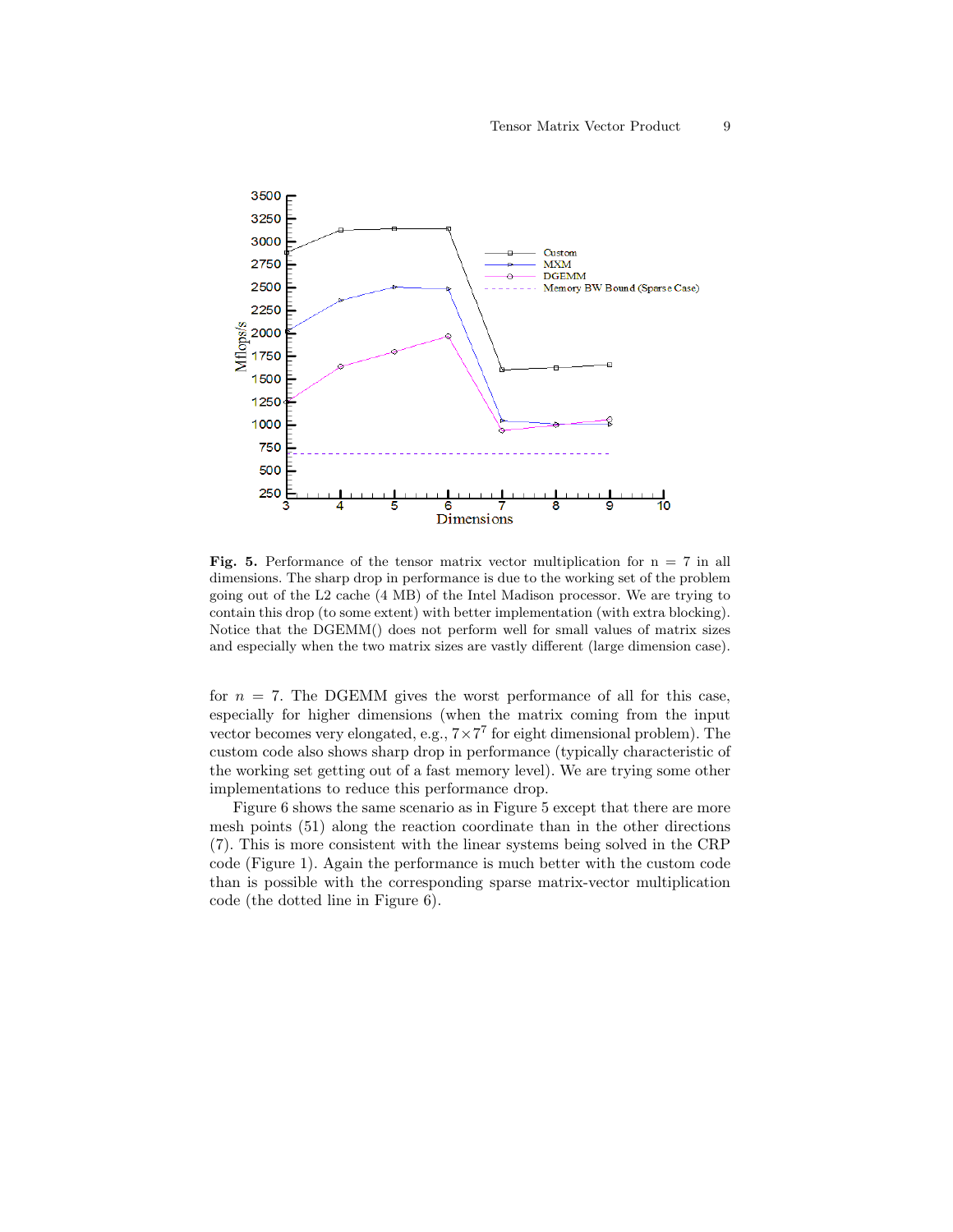

Fig. 6. This case has 51 points along the reaction path and 7 points in other dimensions. This represents the CRP code more closely. The performance advantage of the tensor matrix vector multiplication over the sparse approach is still maintained.

#### Storage Advantage

The chemistry codes work with many dimensions and are memory intensive for that reason. If we never form the large sparse system matrix, there is huge saving in memory. The memory needed for tensor representation of the operator in d dimensions is  $O(dn^2)$  while it will be  $O(n^d)$  we explicitly store it as sparse matrix. Therefore, the tensor product form of the operator will allow larger problems to be solved for the same amount of available memory.

# 6 Conclusions and Future Work

We have demonstrated the performance advantages of applying the system operator in the tensor product form (rather than as a sparse matrix). Since matrix-vector multiplication takes a large chunk of the overall execution time, we hope to see a big improvement in the overall performance of the CRP code if we can exploit the tensor product form of the operator. Our final paper will include the results of using this alternative approach. We are also evaluating some more competing implementations (like transposing the input